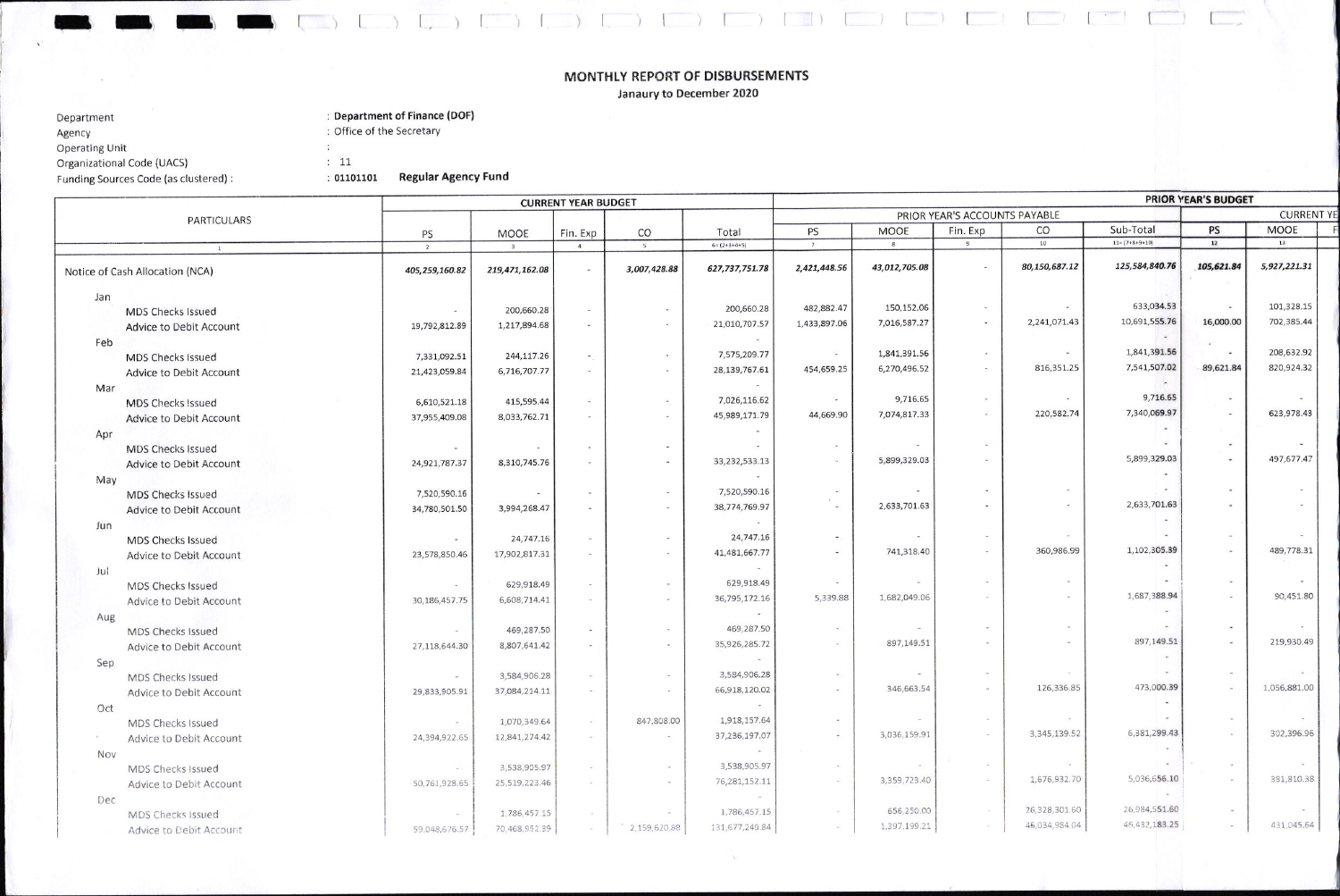2/10/2021 20:06

OOMMISSION ON AUDIT FEB 1 1 2021  $m = 71$ BY:  $\Delta$ 

|                     |                |                            |                  |                  | <b>TRUST LIABILITTIES</b> |                |                          |                          | <b>GRAND TOTAL</b> |                |                            |               |                            |      |
|---------------------|----------------|----------------------------|------------------|------------------|---------------------------|----------------|--------------------------|--------------------------|--------------------|----------------|----------------------------|---------------|----------------------------|------|
| AR ACCOUNTS PAYABLE |                |                            | SUB-             |                  |                           |                |                          |                          |                    |                |                            |               | Remarks                    |      |
| n. Exp              | CO             | Sub-Total                  | <b>TOTAL</b>     | <b>TOTAL</b>     | PS                        | MOOE           | CO                       | <b>TOTAL</b>             | PS                 | <b>MOOE</b>    | Fin. Exp                   | CO            | <b>TOTAL</b>               |      |
| 14                  | 15             | $16 = (12 + 13 + 14 + 15)$ | $17 = (11 + 16)$ | $18-(6+17)$      | 19                        | 20             | 21                       | $22=(19+20+21)$          | 23                 | 24             | 25                         | 26            | $27 = (23 + 24 + 25 + 26)$ | $28$ |
| $\sim$              | <b>Section</b> | 6,032,843.15               | 131,617,683.91   | 759,355,435.69   | $\sim$                    | $\mathbf{u}$   | $\overline{\phantom{a}}$ | $\sim$                   | 407,786,231.22     | 268,411,088.47 |                            | 83,158,116.00 | 759,355,435.69             |      |
|                     |                |                            |                  |                  |                           |                |                          |                          |                    |                |                            |               |                            |      |
|                     |                | 101,328.15                 | 734,362.68       | 935,022.96       |                           |                |                          | $\sim$                   | 482,882.47         | 452,140.49     | $\sim$                     |               | 935,022.96                 |      |
|                     |                | 718,385.44                 | 11,409,941.20    | 32,420,648.77    |                           |                |                          | $\sim$                   | 21,242,709.95      | 8,936,867.39   | $\sim$                     | 2,241,071.43  | 32,420,648.77              |      |
|                     |                | 208,632.92                 | 2,050,024.48     | 9,625,234.25     |                           |                |                          | $\blacksquare$           | 7,331,092.51       | 2,294,141.74   | $\sim$                     | $\sim$        | 9,625,234.25               |      |
|                     |                | 910,546.16                 | 8,452,053.18     | 36,591,820.79    |                           |                |                          | $\blacksquare$           | 21,967,340.93      | 13,808,128.61  | $\sim$                     | 816,351.25    | 36,591,820.79              |      |
|                     |                | $\sim$                     | 9,716.65         | 7,035,833.27     |                           |                |                          | $\omega$                 | 6,610,521.18       | 425,312.09     | $\sim$                     | $\sim$        | 7,035,833.27               |      |
|                     |                |                            |                  |                  |                           |                |                          | $\sim$                   | 38,000,078.98      | 15,732,558.47  | $\sim$                     | 220,582.74    | 53,953,220.19              |      |
|                     |                | 623,978.43                 | 7,964,048.40     | 53,953,220.19    |                           |                |                          |                          |                    |                |                            |               |                            |      |
|                     |                | $\sim$                     | $\sim$           | $\sim$           |                           |                |                          | n.                       | $\sim$             |                | $\sim$                     |               |                            |      |
|                     |                | 497,677.47                 | 6,397,006.50     | 39,629,539.63    |                           |                |                          | $\sim$                   | 24,921,787.37      | 14,707,752.26  | $\omega$                   |               | 39,629,539.63              |      |
|                     |                |                            | $\sim$           |                  |                           |                |                          | $\blacksquare$           | $\sim$             |                | $\sim$                     | $\sim$        |                            |      |
|                     |                |                            | $\sim$           | 7,520,590.16     |                           |                |                          |                          | 7,520,590.16       | $\sim$         | ×                          | ×.            | 7,520,590.16               |      |
|                     |                | $\sim$                     | 2,633,701.63     | 41,408,471.60    |                           |                |                          | $\overline{\phantom{a}}$ | 34,780,501.50      | 6,627,970.10   | $\sim$                     | $\sim$        | 41,408,471.60              |      |
|                     |                | $\sim$                     | $\sim$           | $\sim$           |                           |                |                          |                          | $\sim$             |                | $\sim$                     | $\sim$        | $\sim$                     |      |
|                     |                | $\sim$                     | ÷                | 24,747.16        |                           |                |                          |                          | $\sim$             | 24,747.16      | $\overline{\phantom{a}}$   | $\sim$        | 24,747.16                  |      |
|                     |                | 489,778.31                 | 1,592,083.70     | 43,073,751.47    |                           |                |                          |                          | 23,578,850.46      | 19,133,914.02  | $\sim$                     | 360,986.99    | 43,073,751.47              |      |
|                     |                | $\sim$                     | $\sim$           | $\sim$ 100 $\mu$ |                           |                |                          |                          | $\overline{a}$     |                | $\overline{\mathcal{M}}_1$ | $\sim$        |                            |      |
|                     |                | $\sim$                     | $\sim$           | 629,918.49       |                           |                |                          |                          | $\overline{a}$     | 629,918.49     | $\sim$                     | ×.            | 629,918.49                 |      |
|                     |                | 90,451.80                  | 1,777,840.74     | 38,573,012.90    |                           |                |                          |                          | 30,191,797.63      | 8,381,215.27   | $\sim$                     | $\bar{a}$     | 38,573,012.90              |      |
|                     |                | $\sim$                     |                  | <b>CONTINUES</b> |                           |                |                          |                          | $\sim$             |                | $\sim$                     | $\omega$      | $\mathcal{L}_{\text{eff}}$ |      |
|                     |                | $\sim$                     | $\sim$           | 469,287.50       |                           |                |                          |                          | $\sim$             | 469,287.50     | $\sim$                     | $\sim$        | 469,287.50                 |      |
|                     |                | 219,930.49                 | 1,117,080.00     | 37,043,365.72    |                           |                |                          | $\overline{\phantom{a}}$ | 27,118,644.30      | 9,924,721.42   | $\scriptstyle\star$        | $\omega$      | 37,043,365.72              |      |
|                     |                | $\sim$                     | $\sim$           | - 94             |                           |                |                          |                          | $\sim$             | $\rightarrow$  | $\mathcal{L}_{\mathbf{z}}$ | G.            | $\sim 100$                 |      |
|                     |                |                            |                  | 3,584,906.28     |                           |                |                          |                          | $\sim$             | 3,584,906.28   | $\sim$                     | $\sim$        | 3,584,906.28               |      |
|                     |                | 1,056,881.00               | 1,529,881.39     | 68,448,001.41    |                           |                |                          |                          | 29,833,905.91      | 38,487,758.65  | $\sim$                     | 126,336.85    | 68,448,001.41              |      |
|                     |                | $\sim$                     | $\sim$           | $\sim 100$       |                           |                |                          |                          | $\sim$             |                | $\sim$                     | $\sim$        | $\sim$                     |      |
|                     |                | $\sim$                     | $\sim$           | 1,918,157.64     |                           |                |                          | $\sim$                   | $ \,$              | 1,070,349.64   | $\sim$                     | 847,808.00    | 1,918,157.64               |      |
|                     | A.             | 302,396.96                 | 6,683,696.39     | 43,919,893.46    |                           |                |                          | $\sim$                   | 24,394,922.65      | 16,179,831.29  | $\sim$                     | 3,345,139.52  | 43,919,893.46              |      |
|                     |                |                            |                  |                  |                           |                |                          | $\sim$                   | $\sim$             |                | $\sim$                     | $\sim$        | $-$                        |      |
|                     |                | $\sim$                     | $\sim$           | 3,538,905.97     | $\sim$                    | $\sim$         | $\sim$                   | $\sim$                   | $\sim$             | 3,538,905.97   | $\sim$                     | $\sim$        | 3,538,905.97               |      |
|                     |                | 381,810.38                 | 5,418,466.48     | 81,699,618.59    |                           | $\overline{a}$ | $\sim$                   | $\sim$                   | 50,761,928.65      | 29,260,757.24  | $\sim$                     | 1,676,932.70  | 81,699,618.59              |      |
|                     |                | $\sim$                     | $\sim$           | - 50             |                           |                |                          | $\sim$                   | $\bullet$          | $\sim$         | $\sim$                     | $\sim$        |                            |      |
|                     |                | $\sim$                     | 26,984,551.60    | 28,771,008.75    |                           |                |                          |                          |                    | 2,442,707.15   | $\sim$                     | 26,328,301.60 | 28,771,008.75              |      |
|                     |                | 431,045.64                 | 46,863,228.89    | 178,540,478.73   |                           |                |                          | $\sim$                   | 59,048,676.57      | 72,297,197.24  | $\sim$                     | 47,194,604.92 | 178.540,478.73             |      |